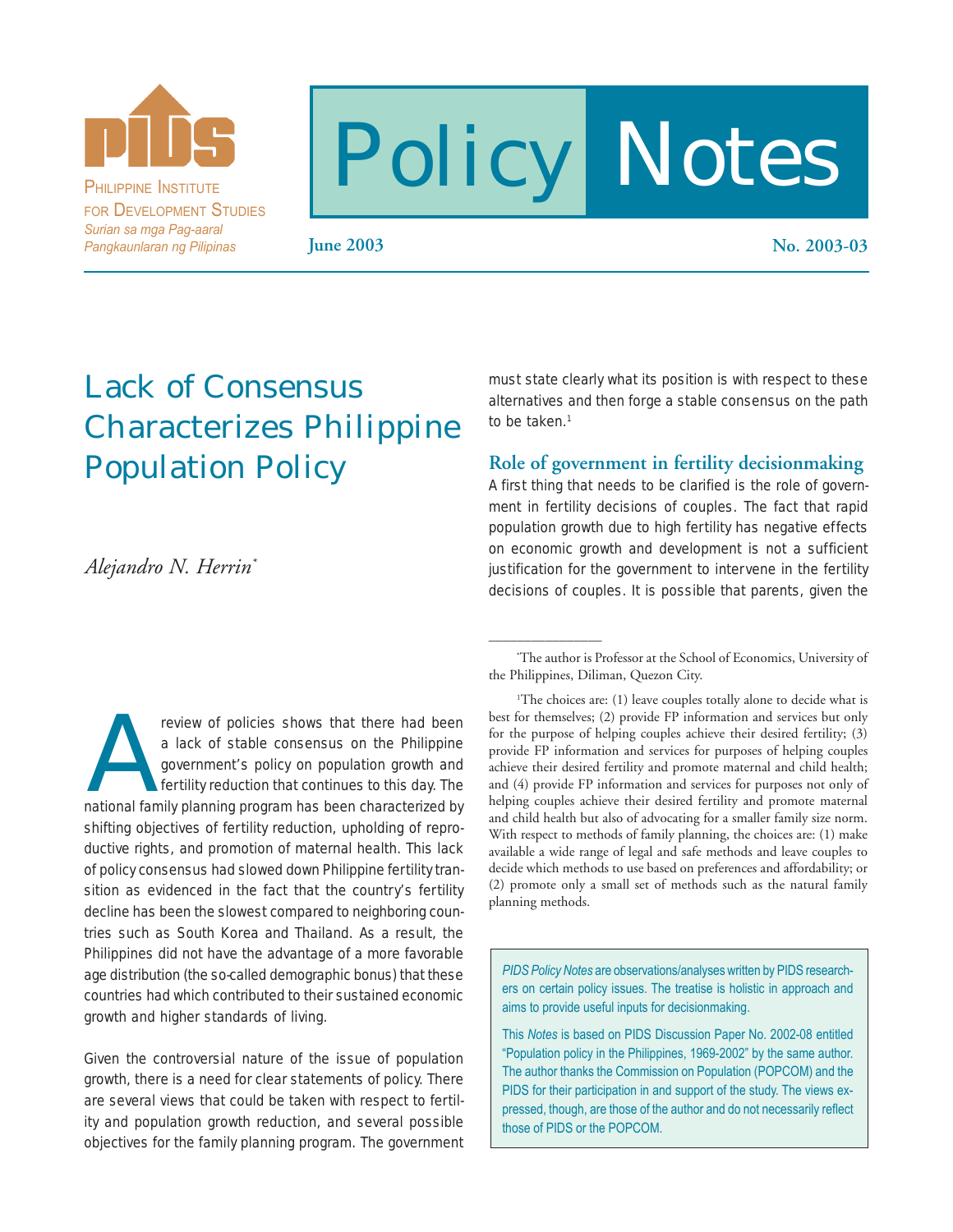value that they have regarding children, may prefer to have the benefits of having more children than the achievement of other economic goals. On the other hand, the fact that couples have the right to determine the number and spacing of their children does not necessarily mean that the government does not have any role to play in the fertility decisionmaking of parents.

How should we, therefore, view the proper role of government in fertility decisions of couples/parents?

First, consider the case where couples have perfect information *and* where their fertility decisions neither affect the health of the mother and child nor the welfare of other families. In this case, the role of government is simple: "Families should be left to judge what they consider best for themselves, and society should accept the decision of individual families with strict neutrality." (Demeny, 1971: 99).<sup>2</sup>

However, even in the absence of these adverse effects on the health and welfare of other families, couples may not

4 For a more detailed description, see Herrin, A. N. 2002. Population policy in the Philippines, 1969-2002. *PIDS Discussion Paper Series No. 2002-08*. Philippine Institute for Development Studies.

have correct and adequate information to decide intelligently on their fertility. They may, for instance, lack or have incorrect information on the types, costs, availabilities, and legal and medical aspects of the means to prevent conception. When some of the information cannot be adequately provided by the for-profit private sector, a strong case for government action can be made to fill in this role.

Second, fertility has potential health effects on the mother and the child in that high fertility is associated with high maternal and infant mortality. In this case, couples may not have full information on the various health hazards associated with pregnancy and birth delivery, and like in the first case, such information may not be adequately provided by the for-profit private sector, thereby making a case for government action to provide said health information.

In both of the abovementioned cases of fertility decisionmaking, however, couples may not have the financial means to afford certain types of contraception and health services (i.e., inadequate effective demand) even if they have adequate information. From an equity or poverty alleviation standpoint, a case can thus be made for public subsidies to be alloted for contraception and health services similar to other subsidized forms of health services and social services.

And third, a couple's childbearing decisions may impose costs on, or provide benefits for, other families.<sup>3</sup> In this situation, a case can be made for government intervention in fertility decision that goes beyond simply providing information and contraceptive and health services through an effectively managed family planning program, to one that also advocates for a small family norm.

## **Population policies and programs across administrations4**

There have been shifts in policy with respect to fertility/ population growth.

During the Marcos administration (1967-1986), the emphasis was on the negative consequences of rapid population growth on the attainment of social and economic objectives.



 $\overline{\phantom{a}}$  , where  $\overline{\phantom{a}}$ 

<sup>2</sup> Demeny, Paul. 1971. The economics of population control. In *Rapid population growth: consequences and policy implications*, Vol. II. Washington, D.C.: National Academy of Sciences.

<sup>&</sup>lt;sup>3</sup>The case where there are such external effects on a couple's decisions is described by Demeny (1975) as follows: "If couples on the average raise four surviving children, population doubles in the short span of a single generation. The prospect of such a doubling may be found an attractive one for any particular family, but it may be deemed dismal if applied to the nation as a whole. If each family had a choice, they might rather see their four children grow up into adulthood in a country that did not have to absorb twice as many people as that which claimed its resources a mere 25 years ago, and hence did not have to suffer the impact of such growth on employment, wage levels, urban amenities, and a host of other indicators of economic and social well-being. The inconsistency of private and public interests is rooted in the presence of negative externalities attached to individual fertility behavior. The birth of a child, perceived as a gain for the single family, imposes costs on all other members of the society in which it is born - costs that are not taken into account in the private decisions that determine fertility" (p. 155). Demeny, Paul. 1975. Population policy: the role of national governments. *Population and Development Review* 1(1):147-161.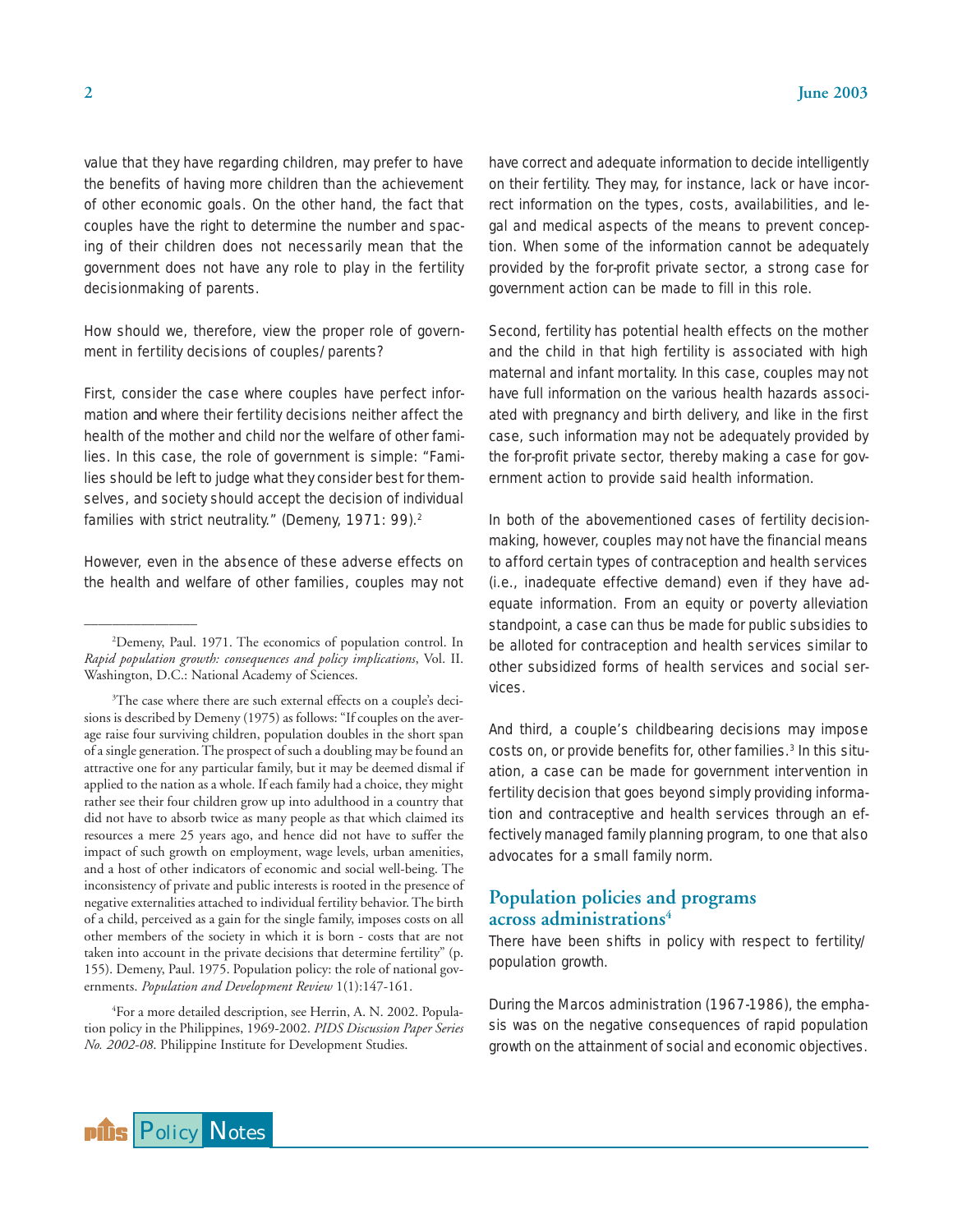Implicit in this view is the recognition that the free exercise of fertility decisions of couples has welfare effects on other families. Hence, there is a need for government to intervene. The intervention chosen was the family planning program, which was adopted for the first time in the country. It provided both information and services as well as advocacy for a small family size norm. Family planning program efforts, however, suffered a reversal with the appointment of a conservative Chair of the Commission on Population (POPCOM) Board from 1981 to 1983. Program efforts towards fertility reduction only resumed with the appointment of a new Chair in 1983.

Emphasis shifted once again, though, under the Aquino administration (1986-1992) where focus was placed on the rights of couples to determine the number of their children. The new 1987 Constitution states that: "The State shall defend the right of spouses to found a family in accordance with their religious convictions and the demands of responsible parenthood" (Article XV, Sec. 3.1). Under the leadership of a conservative Chair of the POPCOM Board, little progress occurred in the family planning program implementation in the first two years of the Aquino administration. Then in 1988, a landmark decision was made to transfer the institutional and operational responsibility for the family planning program from the POPCOM to the Department of Health (DOH). Under this setup and understandably because of the framework of the DOH, family planning was implemented primarily as a health intervention, i.e., to promote maternal and child health, rather than as a fertility reduction intervention.

Under the Ramos administration (1992-1998), there was again the recognition of the effect of rapid population growth in constraining socioeconomic progress. However, while the development plan (MTPDP 1993-1998) and the first POPCOM plan (1993-1998) had strong statements regarding the problems of population growth and the need for family planning with a fertility reduction objective, the subsequent population plan (PPMP 1998-2003) was ambiguous on the promotion of fertility/population growth reduction. Instead, family planning became part of the promotion of reproductive health.

The Estrada administration (1998-2001) continued to promote the Ramos administration's focus on reproductive health. At the same time, however, it made explicit statements about assisting couples/parents to achieve their desired family size within the context of responsible parenthood. This is clearly spelled out in the POPCOM's Directional Plan for the Philippine Population Management Program 2001-2004. At first glance, one may think that the administration is following the same thrust of the Aquino administration since the language used was almost the same. However, the Plan also described alternative demographic scenarios and the contraceptive method mix that will achieve these scenarios. The consideration of such scenarios was based on the view that what was needed is an accelerated decline in fertility in order to reduce pressure on the provision of development services to a larger population if fertility remains high. As such, one may conclude that the Estrada administration also promoted rapid fertility decline through family planning.

And what is the present policy thrust under the Arroyo administration (2001-present)? The development plan under the current administration has strong statements regarding the adverse consequences of continued rapid population growth and the need to reduce fertility. However, its family planning program is geared only to helping couples achieve their fertility preferences as well as to promote health. This may be gleaned in Administrative Order No. 50-A issued by the DOH, which spelled out the National Family Planning Policy. In this policy statement, family planning is seen mainly as a health intervention, specifically as an element of reproductive health. In implementing the Program, emphasis is placed on the promotion of modern natural family planning (NFP) methods. As to the provision of artificial contraceptives, President Arroyo was quoted as saying that in the event that bilateral and multilateral donors would stop funding the purchase of contraceptive supplies for distribution to public health facilities, she expects the NGOs to fill up the void rather than the government.<sup>5</sup>

 $\overline{\phantom{a}}$  , where  $\overline{\phantom{a}}$ 



<sup>5</sup> Rina Jimenez-David. 2002. GMA up close. *Philippine Daily Inquirer*. 7 July.